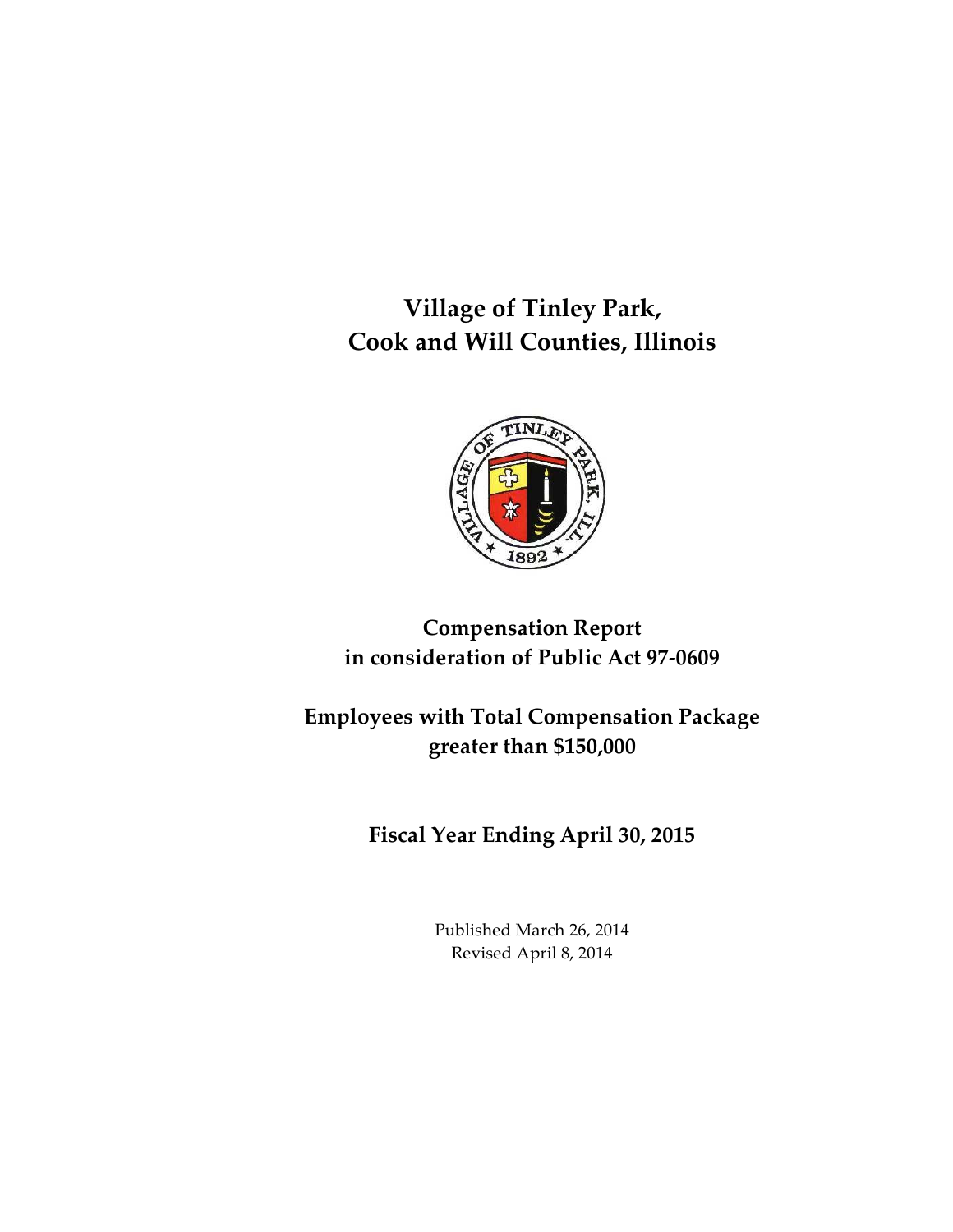

Village President Edward J. Zabrocki

Village Clerk Patrick E. Rea

## Village Trustees

David G. Seaman Gregory J. Hannon Brian S. Maher Thomas J. Staunton, Jr. Patricia A. Leoni T. *].* Grady

Village Hall 16250 S. Oak Park Ave. Tinley Park, IL 60477

Administration (708) 444-5000 Fax: (708) 444·5099

Building & Planning (708) 444-5100 Fax: (708) 444-5199

Public Works (708) 444-5500

Police Department 7850 W. 183rd St. Tinley Park, IL 60477 (708) 444-5300/Non-emergency system. Fax: (708) 444.5399

John T. Dunn Public Safety Building 17355 S. 68th Court Tinley Park, IL 60477

Fire Department & Prevention (708) 444-5200/Non-emergency Fax: (708) 444-5299

EMA (708) 444-5600 Fax: (708) 444-5699

Senior Community Center (708) 444-5150

www.tinleypark.org



## EMPLOYEE COMPENSATION

In August 2011 Public Act 97-0609 became law. This Act amended the Illinois Open Meetings Act and the Illinois Pension Code and requires additional disclosures to be provided by Illinois public bodies.

The Act requires that all Illinois Municipal Retirement Fund (IMRF) employers must post information for each employee having a total compensation package that exceeds \$75,000 per year within 6 days of approval of a budget.

The Act also provides that any IMRF employer that approves an employee's total compensation package equal to or in excess of \$150,000 per year must post the total compensation package at least 6 days before the approval of said compensation package or a budget.

For purposes of the Act, "Total Compensation Package" means payment by the employer to the employee for salary, health insurance, a housing allowance, a vehicle allowance, a clothing allowance, bonuses, loans, vacation days granted, and sick days granted. This definition of "Total Compensation Package" includes only items that are paid directly to the employee, and not expenses incurred by the employer for the benefit of the employee. Accordingly, expenses such as health insurance premiums, and retirement system contributions paid by the Village to companies or individuals other than the employees would not be included in the computation of the Total Compensation Package. An employee's vacation time is provided in accordance with Section 6.6 of the Village of Tinley Park Personnel Manual and is included within the salary for the position and is not an additional compensation benefit. The Village does not provide employees sick days. Additionally, as noted above, under the provisions of the Act, the Village is only required to provide disclosure of employees participating in the IMRF pension

Following the definition of Total Compensation Package as provided in the Act, the Village of Tinley Park has only one employee subject to the \$150,000 separate disclosure requirements of the Act.

However, the Village is providing the attached list of employee positions whose "true" Total Compensation Package exceeds \$150,000, inclusive of such other costs incurred and paid by the Village that benefit the employee. All employees meeting this benchmark, including those covered by other pension or retirement systems, are included. The information within this report is on a projected basis for the fiscal year beginning May 1, 2014 and ending April 30, 2015.

Badh Cavo

Brad L. Bettenhausen Village Treasurer